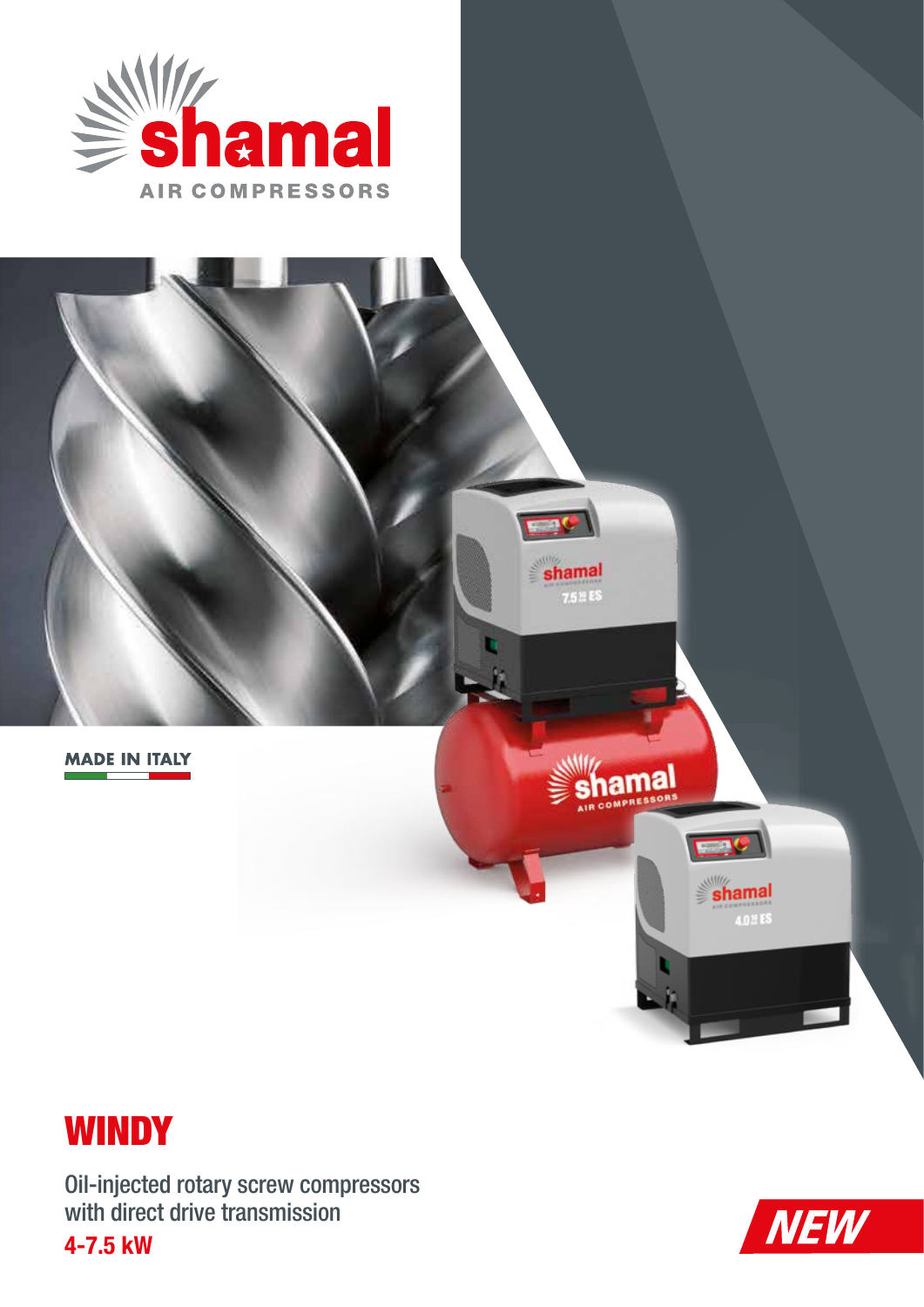

# WINDY 4.0-5.5-7.5

| Model                 | Code                 | Air<br>receiver          | Power<br><b>Power</b><br>supply |           | Air outflow rate |         |             | Max.<br>pressure |    | Sound<br>level | <b>Connec-</b><br>tion | <b>Net</b><br>weight | <b>Net</b><br>dimensions | <b>Gross</b><br>weight | <b>Gross</b><br>dimensions |                            |
|-----------------------|----------------------|--------------------------|---------------------------------|-----------|------------------|---------|-------------|------------------|----|----------------|------------------------|----------------------|--------------------------|------------------------|----------------------------|----------------------------|
|                       |                      |                          | kW                              | <b>HP</b> | V/Ph/Hz          | I./min. | $m^3$ /min. | c.f.m.           |    | $bar$   p.s.i  | dB(A)                  | Ø                    | kg                       | L x W x H (mm)         | kg                         | $L \times W \times H$ (mm) |
| <b>FLOOR MOUNTED</b>  |                      |                          |                                 |           |                  |         |             |                  |    |                |                        |                      |                          |                        |                            |                            |
| WINDY 4.0-10          | V51PD92SHA043        | $\qquad \qquad -$        | 4                               | 5.5       | 400/3/50         | 460     | 0.46        | 16.2             | 10 | 145            | 63                     | $1/2$ "              | 98                       | 650x580x750            | 109                        | 720x670x970                |
| WINDY 4.0-10 ES       | V51PD92SHA143        | $\qquad \qquad -$        | 4                               | 5.5       | 400/3/50         | 460     | 0.46        | 16.2             | 10 | 145            | 63                     | 1/2"                 | 119                      | 650x580x750            | 130                        | 720x670x970                |
| WINDY 5.5-10          | <b>V51PE92SHA043</b> | $\qquad \qquad -$        | 5.5                             | 7.5       | 400/3/50         | 705     | 0.705       | 24.9             | 10 | 145            | 68                     | 1/2"                 | 100                      | 650x580x750            | 111                        | 720X670x970                |
| WINDY 5.5-10 ES       | <b>V51PE92SHA143</b> | $\qquad \qquad -$        | 5.5                             | 7.5       | 400/3/50         | 705     | 0.705       | 24.9             | 10 | 145            | 68                     | 1/2"                 | 121                      | 650x580x750            | 132                        | 720x670x970                |
| WINDY 7.5-10          | V51P092SHA043        | $\qquad \qquad -$        | 7.5                             | 10        | 400/3/50         | 1050    | 1.05        | 37.1             | 10 | 145            | 67                     | 1/2"                 | 112                      | 650x580x750            | 123                        | 720x670x970                |
| WINDY 7.5-10 ES       | V51P092SHA143        | $\overline{\phantom{0}}$ | 7.5                             | 10        | 400/3/50         | 1050    | 1.05        | 37.1             | 10 | 145            | 67                     | 1/2"                 | 133                      | 650x580x750            | 144                        | 720x670x970                |
| WITH PAINTED TANK     |                      |                          |                                 |           |                  |         |             |                  |    |                |                        |                      |                          |                        |                            |                            |
| WINDY 4.0-10-270      | <b>V91PD92SHA072</b> | 270                      | 4                               | 5.5       | 400/3/50         | 460     | 0.46        | 16.2             | 10 | 145            | 63                     | $1/2$ "              | 182                      | 1200x600x1450          | 210                        | 1320x850x1720              |
| WINDY 4.0-10-270 ES   | <b>V91PD92SHA172</b> | 270                      | 4                               | 5.5       | 400/3/50         | 460     | 0.46        | 16.2             | 10 | 145            | 63                     | $1/2$ "              | 203                      | 1200x600x1450          | 231                        | 1320x850x1720              |
| WINDY 5.5-10-270      | <b>V91PE92SHA072</b> | 270                      | 5.5                             | 7.5       | 400/3/50         | 705     | 0.705       | 24.9             | 10 | 145            | 68                     | $1/2$ "              | 182                      | 1200x600x1450          | 210                        | 1320x850x1720              |
| WINDY 5.5-10-270 ES   | <b>V91PE92SHA172</b> | 270                      | 5.5                             | 7.5       | 400/3/50         | 705     | 0.705       | 24.9             | 10 | 145            | 68                     | 1/2"                 | 203                      | 1200x600x1450          | 231                        | 1320x850x1720              |
| WINDY 7.5-10-270      | V91P092SHA072        | 270                      | 7.5                             | 10        | 400/3/50         | 1050    | 1.05        | 37.1             | 10 | 145            | 67                     | 1/2"                 | 194                      | 1200x600x1450          | 222                        | 1320x850x1720              |
| WINDY 7.5-10-270 ES   | V91P092SHA172        | 270                      | 7.5                             | 10        | 400/3/50         | 1050    | 1.05        | 37.1             | 10 | 145            | 67                     | $1/2$ "              | 215                      | 1200x600x1450          | 243                        | 1320x850x1720              |
| WINDY 7.5-10-500      | V83P092SHA072        | 500                      | 7.5                             | 10        | 400/3/50         | 1050    | 1.05        | 37.1             | 10 | 145            | 67                     | 1/2"                 | 239                      | 2000x600x1450          | 279                        | 2070x800x1680              |
| WINDY 7.5-10-500 ES   | V83P092SHA172        | 500                      | 7.5                             | 10        | 400/3/50         | 1050    | 1.05        | 37.1             | 10 | 145            | 67                     | 1/2"                 | 260                      | 2000x600x1450          | 300                        | 2070x800x1680              |
| WITH GALVANIZED TANK  |                      |                          |                                 |           |                  |         |             |                  |    |                |                        |                      |                          |                        |                            |                            |
| WINDY 4.0-10-270 Z    | <b>V91PD92SHA272</b> | 270                      | 4                               | 5.5       | 400/3/50         | 460     | 0.46        | 16.2             | 10 | 145            | 63                     | 1/2"                 | 182                      | 1200x600x1450          | 210                        | 1320x850x1720              |
| WINDY 4.0-10-270 ES Z | <b>V91PD92SHA372</b> | 270                      | 4                               | 5.5       | 400/3/50         | 460     | 0.46        | 16.2             | 10 | 145            | 63                     | $1/2$ "              | 203                      | 1200x600x1450          | 231                        | 1320x850x1720              |
| WINDY 5.5-10-270 Z    | <b>V91PE92SHA272</b> | 270                      | 5.5                             | 7.5       | 400/3/50         | 705     | 0.705       | 24.9             | 10 | 145            | 68                     | $1/2$ "              | 182                      | 1200x600x1450          | 210                        | 1320x850x1720              |
| WINDY 5.5-10-270 ES Z | <b>V91PE92SHA372</b> | 270                      | 5.5                             | 7.5       | 400/3/50         | 705     | 0.705       | 24.9             | 10 | 145            | 68                     | 1/2"                 | 203                      | 1200x600x1450          | 231                        | 1320x850x1720              |
| WINDY 7.5-10-270 Z    | V91P092SHA272        | 270                      | 7.5                             | 10        | 400/3/50         | 1050    | 1.05        | 37.1             | 10 | 145            | 67                     | 1/2"                 | 194                      | 1200x600x1450          | 222                        | 1320x850x1720              |
| WINDY 7.5-10-270 ES Z | V91P092SHA372        | 270                      | 7.5                             | 10        | 400/3/50         | 1050    | 1.05        | 37.1             | 10 | 145            | 67                     | $1/2$ "              | 215                      | 1200x600x1450          | 243                        | 1320x850x1720              |

*ES = with refrigerated dryer, Z = with galvanized tank* 

*Reference conditions: air intake temperature 20°C (68°F) – atmospheric pressure 1 bar (14.5 p.s.i.). Air flow was measured at 9.5 bar operating pressure.* 

*The data and results were measured in accordance with standard ISO 1217. The sound level was measured in accordance with standard ISO 3744.*



The compact, reliable, silent, direct drive transmission screw compressor.

The WINDY range represents a new point of reference in the world of industrial compressed air. As a result of the gearless coaxial drive system, all the power of the electric motor is transferred to the air-end without losing efficiency and ensuring top operating reliability.

WINDY compressors are designed to run continuously under the most severe conditions of use, with special attention to energy consumption, quiet operation, reduced operating and maintenance costs, and ease of installation and use.

The "ES" version has the refrigerated dryer entirely enclosed within the main cabinet while maintaining the same shape and dimensions of the machine. It is immediately ready for operation, without any additional installation costs. The dryer ensures the production of dried air, which is essential for preserving the systems and the quality of the end

product.

It enables excellent performance, even in unfavourable environmental conditions and high inlet temperatures.



Routine maintenance parts are easily accessible and simple to replace, ensuring long service intervals and keeping maintenance costs low.



*only 63 dB(A) all in one 4÷7.5 kW 10 Bar continuous duty* 

### **PLUG&PLAY** WINDY is ready for use: it is supplied already equipped with RotarECOFLUID mineral oil.